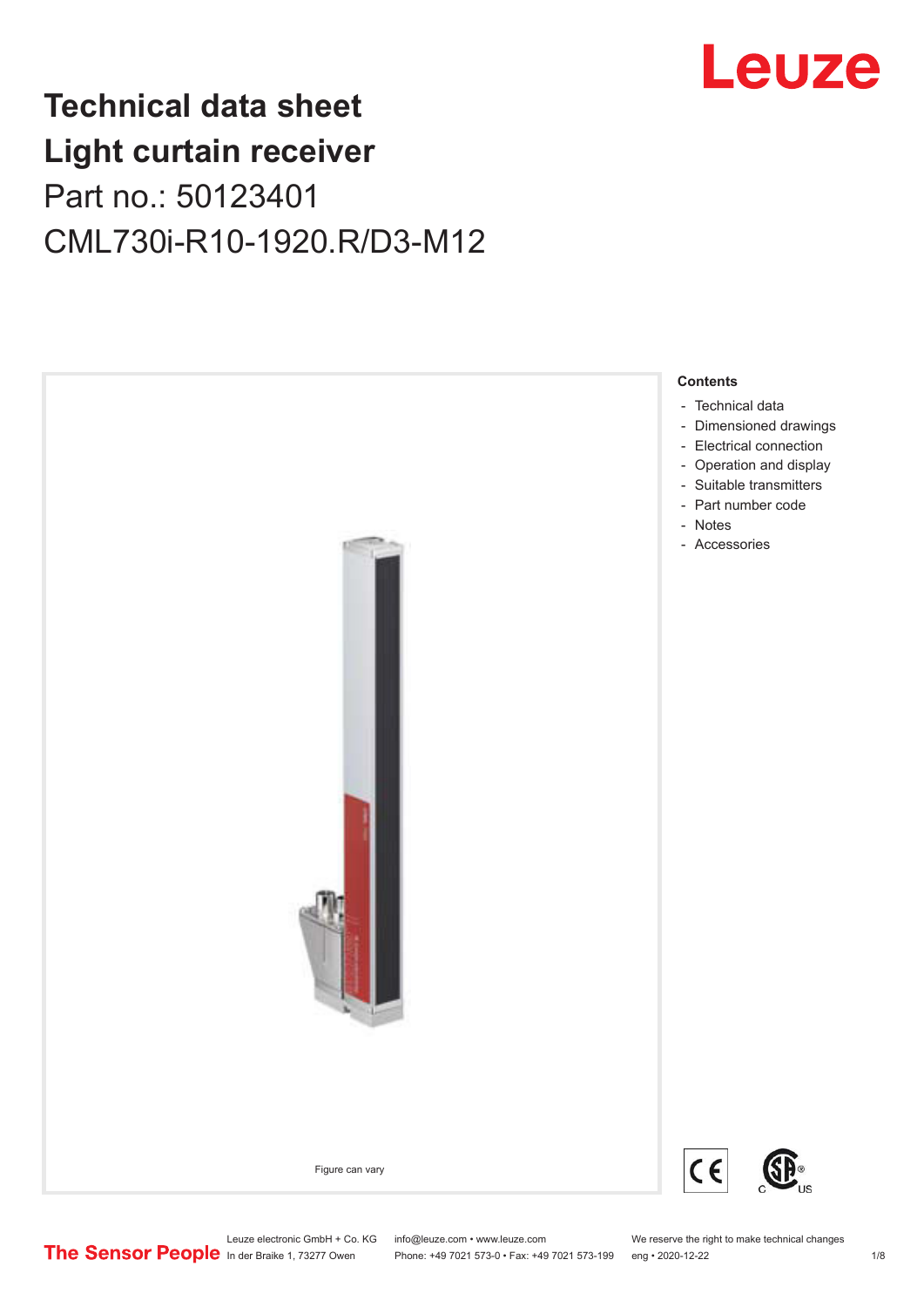### <span id="page-1-0"></span>**Technical data**

# Leuze

| <b>Basic data</b>                                                           |                                                                    |
|-----------------------------------------------------------------------------|--------------------------------------------------------------------|
| <b>Series</b>                                                               | 730                                                                |
| <b>Operating principle</b>                                                  | Throughbeam principle                                              |
| Device type                                                                 | Receiver                                                           |
| <b>Contains</b>                                                             | Accessories for the use of the BT-2R1                              |
| <b>Application</b>                                                          | Detection of transparent objects                                   |
|                                                                             | Object measurement                                                 |
| <b>Special version</b>                                                      |                                                                    |
|                                                                             |                                                                    |
| <b>Special version</b>                                                      | Crossed-beam scanning                                              |
|                                                                             | Diagonal-beam scanning<br>Parallel-beam scanning                   |
|                                                                             |                                                                    |
| <b>Optical data</b>                                                         |                                                                    |
| <b>Operating range</b>                                                      | Guaranteed operating range                                         |
| <b>Operating range</b>                                                      | 0.39.5m                                                            |
| Operating range, transparent media                                          | 0.33.5m                                                            |
| <b>Operating range limit</b>                                                | Typical operating range                                            |
| <b>Operating range limit</b>                                                | $0.212$ m                                                          |
| <b>Measurement field length</b>                                             | 1,920 mm                                                           |
| <b>Number of beams</b>                                                      | 192 Piece(s)                                                       |
| <b>Beam spacing</b>                                                         | $10 \text{ mm}$                                                    |
| <b>Measurement data</b>                                                     |                                                                    |
| Minimum object diameter                                                     | 20 mm                                                              |
|                                                                             |                                                                    |
| <b>Electrical data</b>                                                      |                                                                    |
| <b>Protective circuit</b>                                                   | Polarity reversal protection                                       |
|                                                                             | Short circuit protected                                            |
|                                                                             | <b>Transient protection</b>                                        |
|                                                                             |                                                                    |
| Performance data                                                            |                                                                    |
| Supply voltage U <sub>B</sub>                                               | 18  30 V, DC                                                       |
| <b>Residual ripple</b><br><b>Open-circuit current</b>                       | 0  15 %, From $U_{\rm B}$<br>0  435 mA, The specified values refer |
|                                                                             | to the entire package consisting of trans-                         |
|                                                                             | mitter and receiver.                                               |
|                                                                             |                                                                    |
| Inputs/outputs selectable<br>Number of inputs/outputs selectable 2 Piece(s) |                                                                    |
| <b>Type</b>                                                                 | Inputs/outputs selectable                                          |
| Voltage type, outputs                                                       | DC                                                                 |
| Switching voltage, outputs                                                  | Typ. $U_B / 0 V$                                                   |
| Switching voltage, inputs                                                   | high: ≥6V                                                          |
|                                                                             | $low: 4V$                                                          |
|                                                                             |                                                                    |
| Input/output 1                                                              |                                                                    |
| <b>Timing</b>                                                               |                                                                    |
| <b>Cycle time</b>                                                           | 2.07 ms                                                            |
| Response time per beam                                                      | $10 \mu s$                                                         |
| <b>Interface</b>                                                            |                                                                    |
| Type                                                                        | RS 485 Modbus                                                      |
|                                                                             |                                                                    |
| <b>RS 485</b>                                                               |                                                                    |
| <b>Function</b>                                                             | Process                                                            |
| <b>Service interface</b>                                                    |                                                                    |
| <b>Type</b>                                                                 | IO-Link                                                            |
|                                                                             |                                                                    |

| <b>IO-Link</b>                         |                              |
|----------------------------------------|------------------------------|
| <b>Function</b>                        | Configuration via software   |
|                                        | Service                      |
| <b>Connection</b>                      |                              |
| <b>Number of connections</b>           | 2 Piece(s)                   |
| <b>Plug outlet</b>                     | Rear side                    |
|                                        |                              |
| <b>Connection 1</b><br><b>Function</b> | Configuration interface      |
|                                        | Connection to transmitter    |
|                                        | Signal IN                    |
|                                        | Signal OUT                   |
|                                        | Voltage supply               |
| <b>Type of connection</b>              | Connector                    |
| <b>Thread size</b>                     | M <sub>12</sub>              |
| Type                                   | Male                         |
| <b>Material</b>                        | Metal                        |
| No. of pins                            | 8-pin                        |
| <b>Encoding</b>                        | A-coded                      |
| <b>Connection 2</b>                    |                              |
| <b>Function</b>                        | <b>BUS IN</b>                |
|                                        | <b>BUS OUT</b>               |
| <b>Type of connection</b>              | Connector                    |
| <b>Thread size</b>                     | M12                          |
| <b>Type</b>                            | Female                       |
| <b>Material</b>                        | Metal                        |
| No. of pins                            | 5-pin                        |
| Encoding                               | B-coded                      |
|                                        |                              |
| <b>Mechanical data</b>                 |                              |
| Design                                 | Cubic                        |
| Dimension (W x H x L)                  | 29 mm x 35.4 mm x 1,943 mm   |
| <b>Housing material</b>                | Metal                        |
| <b>Metal housing</b>                   | Aluminum                     |
| Lens cover material                    | Plastic                      |
| Net weight                             | 2,100 g                      |
| <b>Housing color</b>                   | Silver                       |
| Type of fastening                      | Groove mounting              |
|                                        | Via optional mounting device |
| <b>Operation and display</b>           |                              |
|                                        | LED                          |
| Type of display                        |                              |
| <b>Number of LEDs</b>                  | OLED display<br>2 Piece(s)   |
| Type of configuration                  | Software                     |
|                                        | Teach-in                     |
| <b>Operational controls</b>            | Membrane keyboard            |
| <b>Environmental data</b>              |                              |
|                                        |                              |
| Ambient temperature, operation         | $-3060 °C$                   |
| Ambient temperature, storage           | -40  70 °C                   |
| <b>Certifications</b>                  |                              |
| Degree of protection                   | IP 65                        |
| <b>Protection class</b>                | III                          |
| <b>Certifications</b>                  | c CSA US                     |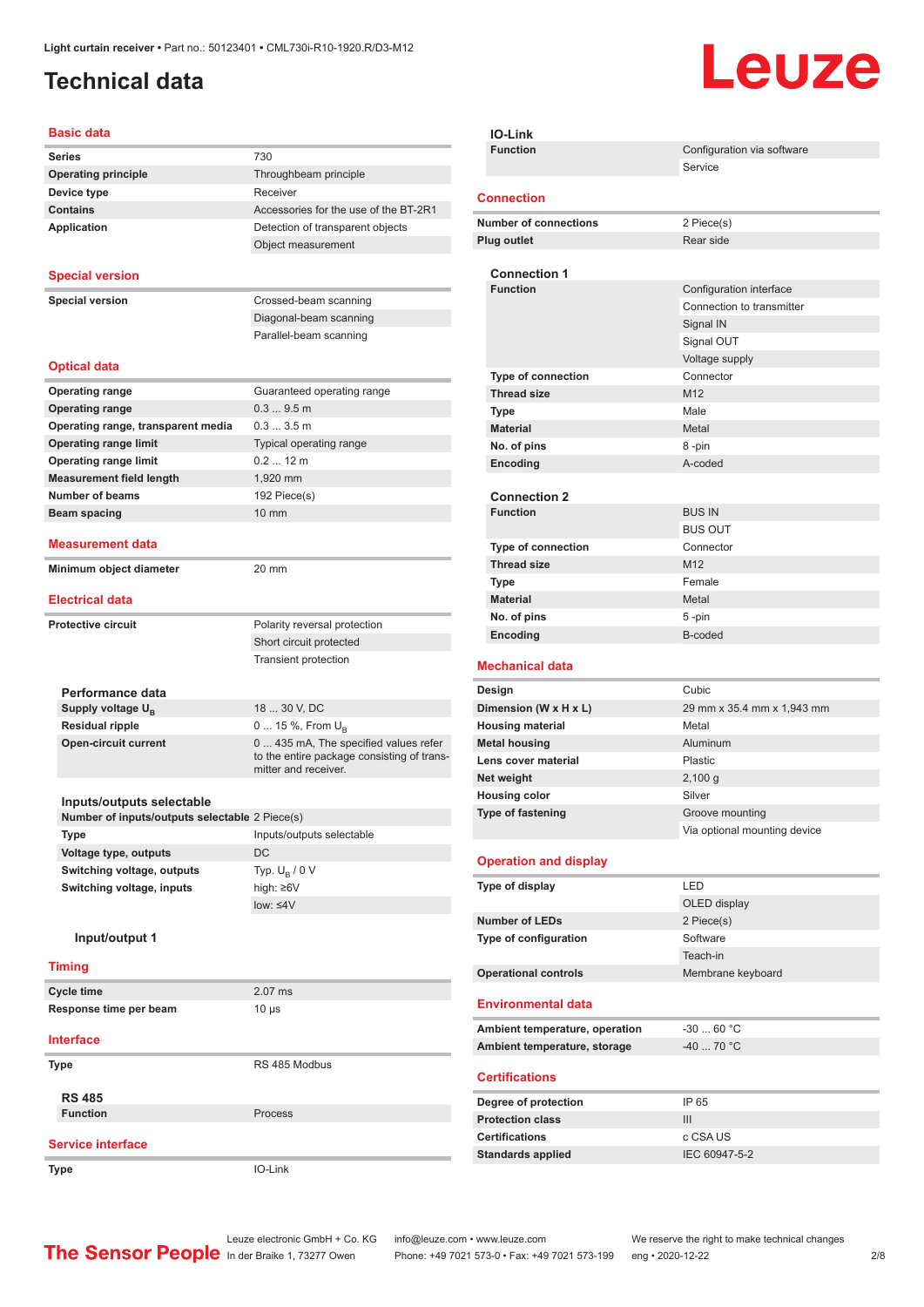### **Technical data**

| <b>Customs tariff number</b> | 90314990 |
|------------------------------|----------|
| eCl@ss 5.1.4                 | 27270910 |
| eCl@ss 8.0                   | 27270910 |
| eCl@ss 9.0                   | 27270910 |
| eCl@ss 10.0                  | 27270910 |
| eCl@ss 11.0                  | 27270910 |
| <b>ETIM 5.0</b>              | EC002549 |
| <b>ETIM 6.0</b>              | EC002549 |
| <b>ETIM 7.0</b>              | EC002549 |

#### Leuze electronic GmbH + Co. KG info@leuze.com • www.leuze.com We reserve the right to make technical changes ln der Braike 1, 73277 Owen Phone: +49 7021 573-0 • Fax: +49 7021 573-199 eng • 2020-12-22 3/8

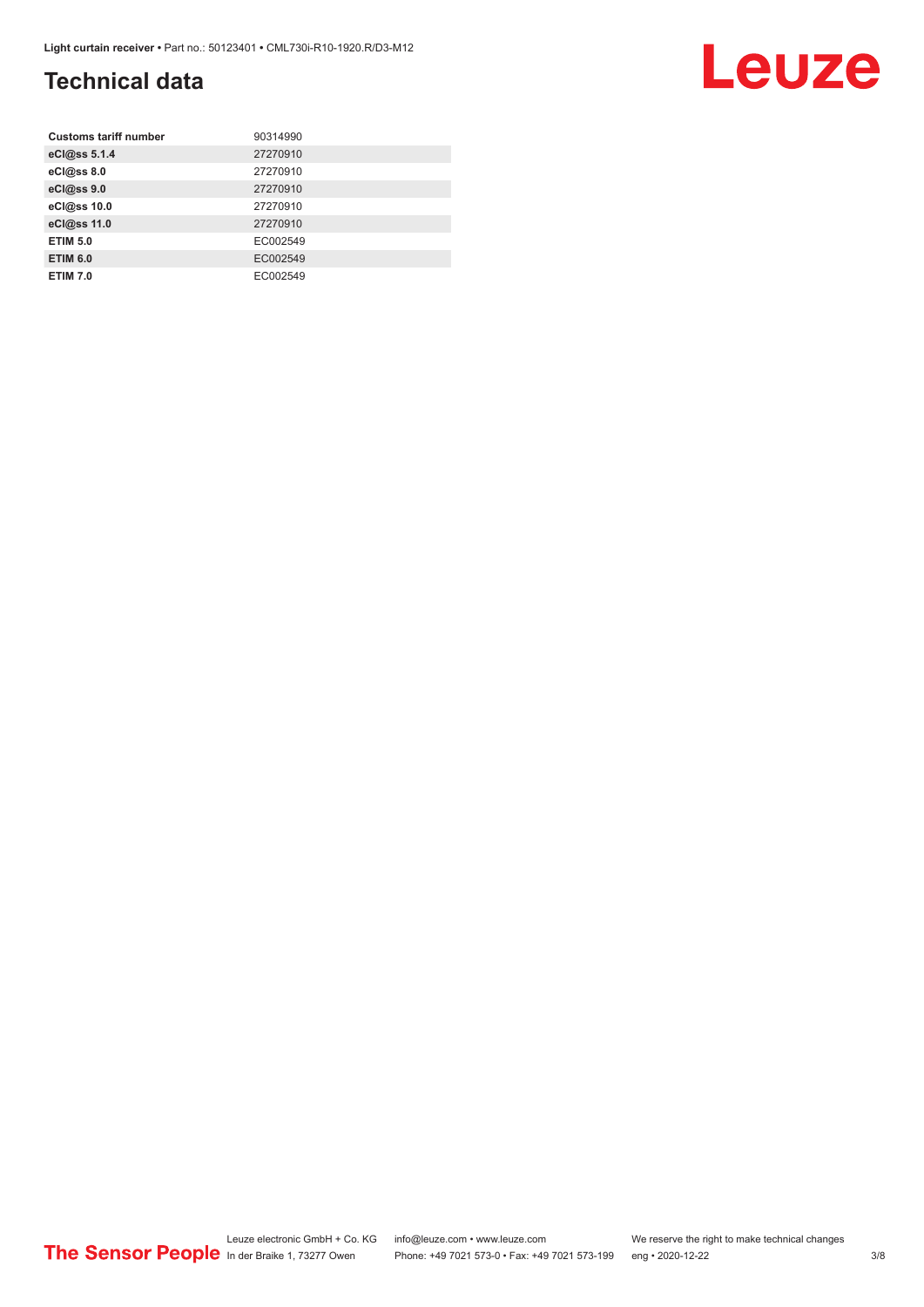#### <span id="page-3-0"></span>**Dimensioned drawings**

All dimensions in millimeters



- 
- B Measurement field length 1920 mm
- F M6 thread
- G Fastening groove
- T Transmitter R Receiver
- Y 5 mm

Leuze electronic GmbH + Co. KG info@leuze.com • www.leuze.com We reserve the right to make technical changes<br>
The Sensor People in der Braike 1, 73277 Owen Phone: +49 7021 573-0 • Fax: +49 7021 573-199 eng • 2020-12-22

# **Leuze**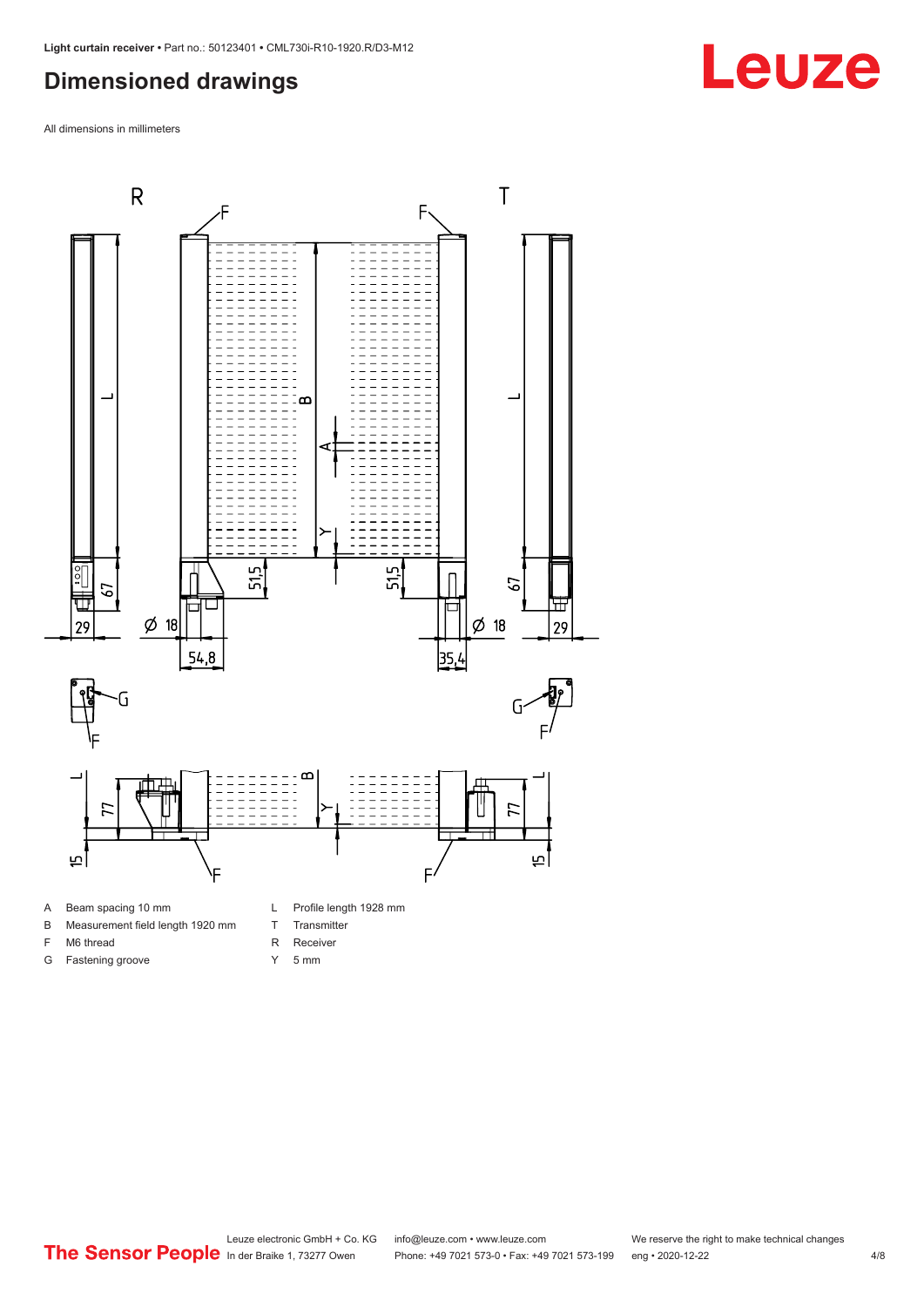#### <span id="page-4-0"></span>**Dimensioned drawings**





## **Electrical connection**

**Connection 1**

| <b>Function</b>    | Configuration interface   |
|--------------------|---------------------------|
|                    | Connection to transmitter |
|                    | Signal IN                 |
|                    | Signal OUT                |
|                    | Voltage supply            |
| Type of connection | Connector                 |
| <b>Thread size</b> | M12                       |
| <b>Type</b>        | Male                      |
| <b>Material</b>    | Metal                     |
| No. of pins        | 8-pin                     |
| Encoding           | A-coded                   |

#### **Pin Pin assignment**

| 1              | $V +$            |  |  |
|----------------|------------------|--|--|
| $\overline{2}$ | I/O <sub>1</sub> |  |  |
| 3              | <b>GND</b>       |  |  |
| $\overline{4}$ | IO-Link          |  |  |
| 5              | I/O <sub>2</sub> |  |  |
| 6              | RS 485 Tx+       |  |  |
| 7              | RS 485 Tx+       |  |  |
| 8              | <b>FE/SHIELD</b> |  |  |
|                |                  |  |  |



#### **Connection 2**

| <b>Function</b>    | <b>BUS IN</b>  |
|--------------------|----------------|
|                    | <b>BUS OUT</b> |
| Type of connection | Connector      |
| <b>Thread size</b> | M12            |
| <b>Type</b>        | Female         |
| <b>Material</b>    | Metal          |
| No. of pins        | $5$ -pin       |
| Encoding           | B-coded        |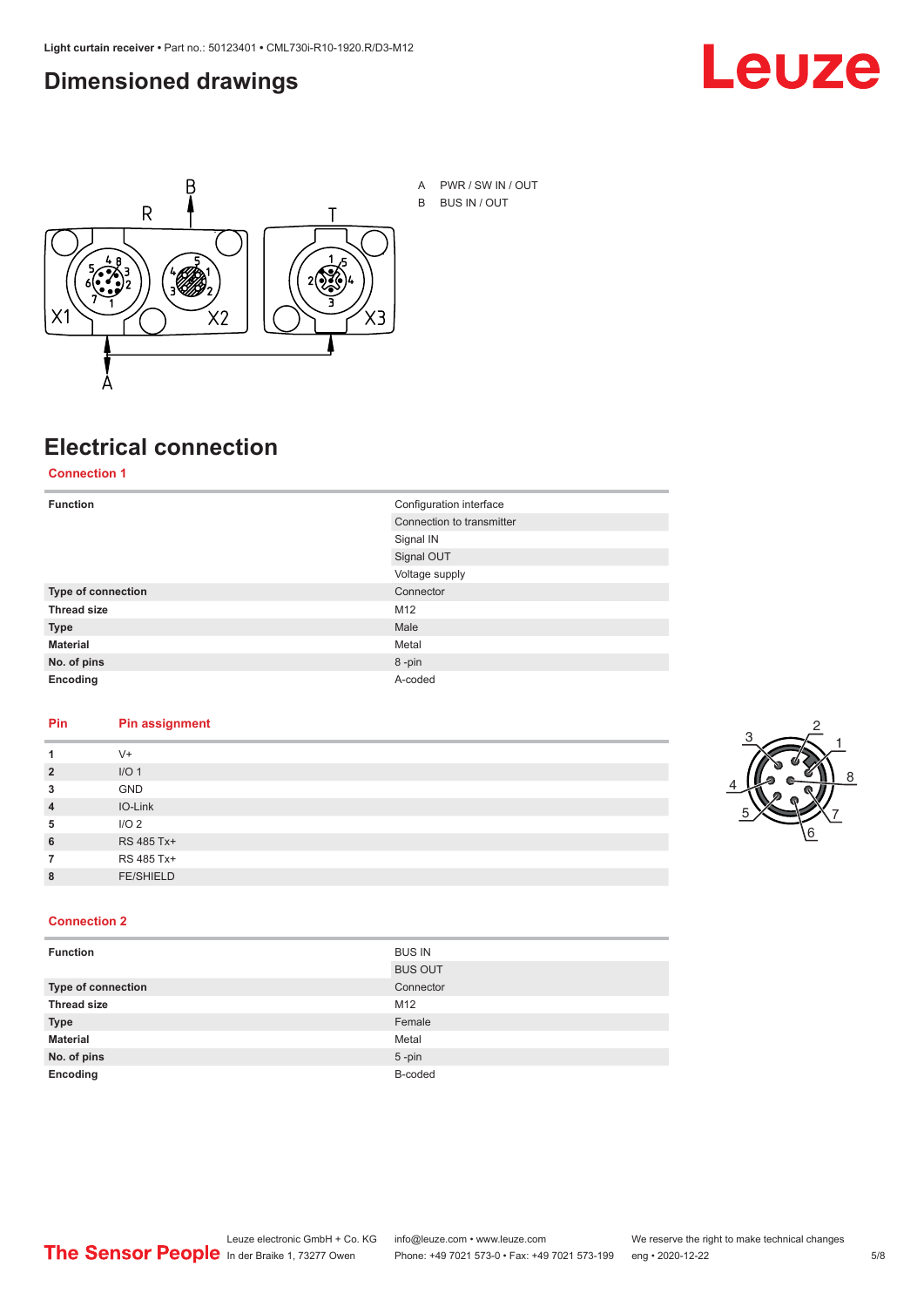### <span id="page-5-0"></span>**Electrical connection**

| Pin | Pin assignment   |  |
|-----|------------------|--|
|     | $V +$            |  |
| 2   | Tx-              |  |
| 3   | PB GND           |  |
|     | $Tx+$            |  |
| 5   | <b>FE/SHIELD</b> |  |

### **Operation and display**

| <b>LED</b>     | <b>Display</b>           | <b>Meaning</b>                         |
|----------------|--------------------------|----------------------------------------|
|                | Green, continuous light  | Operational readiness                  |
|                | Green, flashing          | Teach / error                          |
| $\overline{2}$ | Yellow, continuous light | Light path free, with function reserve |
|                | Yellow, flashing         | No function reserve                    |
|                | Off                      | Object detected                        |

#### **Suitable transmitters**

| Part no. | <b>Designation</b>         | <b>Article</b>               | <b>Description</b>                                                          |
|----------|----------------------------|------------------------------|-----------------------------------------------------------------------------|
| 50117911 | CML730i-T10-<br>1920.R-M12 | Light curtain<br>transmitter | Operating range: 0.3  9.5 m<br>Connection: Connector, M12, Rear side, 5-pin |

#### **Part number code**

Part designation: **CML7XXi-YZZ-AAAA.BCCCDDD-EEEFFF**

| <b>CML</b>  | <b>Operating principle</b><br>Measuring light curtain                                                                                     |
|-------------|-------------------------------------------------------------------------------------------------------------------------------------------|
| 7XXi        | <b>Series</b><br>720i: 720i series<br>730i: 730i series                                                                                   |
| Y           | Device type<br>T: transmitter<br>R: receiver                                                                                              |
| <b>ZZ</b>   | <b>Beam spacing</b><br>$05:5$ mm<br>10:10 mm<br>20:20 mm<br>40:40 mm                                                                      |
| <b>AAAA</b> | Measurement field length [mm], dependent on beam spacing                                                                                  |
| B           | Equipment<br>A: connector outlet, axial<br>R: rear connector outlet                                                                       |
| <b>CCC</b>  | Interface<br>L: IO-Link<br>/CN: CANopen<br>/PB: PROFIBUS<br>/PN: PROFINET<br>/CV: Analog current and voltage output<br>/D3: RS 485 Modbus |

**Leuze**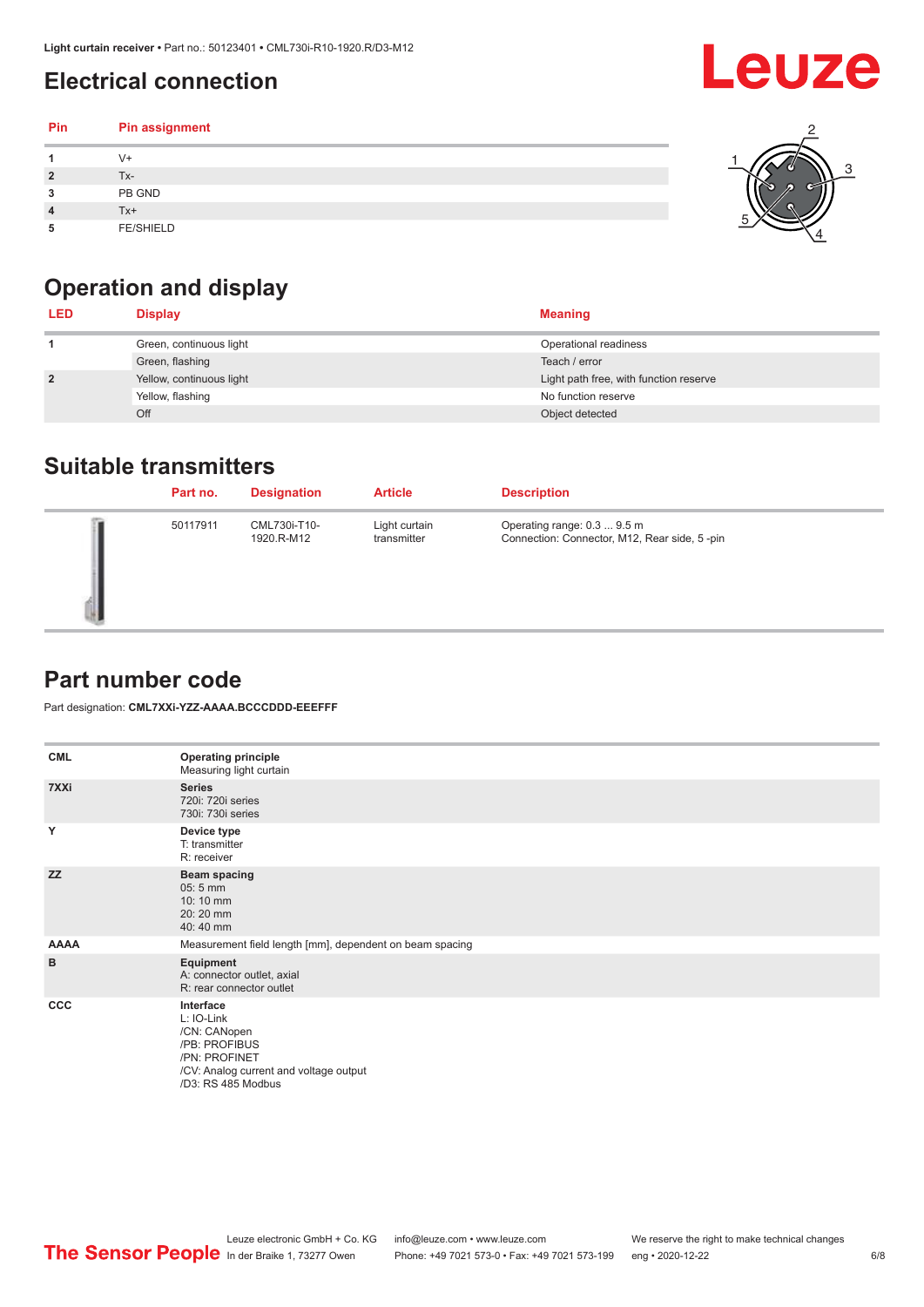#### <span id="page-6-0"></span>**Part number code**



| <b>DDD</b> | <b>Special equipment</b><br>-PS: Power Setting                                                  |
|------------|-------------------------------------------------------------------------------------------------|
| <b>EEE</b> | <b>Electrical connection</b><br>M12: M12 connector                                              |
| <b>FFF</b> | -EX: Explosion protection                                                                       |
|            |                                                                                                 |
|            | <b>Note</b>                                                                                     |
|            | $\&$ A list with all available device types can be found on the Leuze website at www.leuze.com. |

#### **Notes**

| Observe intended use!                                                                                                                                                                                                            |
|----------------------------------------------------------------------------------------------------------------------------------------------------------------------------------------------------------------------------------|
| $\%$ This product is not a safety sensor and is not intended as personnel protection.<br>$\%$ The product may only be put into operation by competent persons.<br>$\%$ Only use the product in accordance with its intended use. |
|                                                                                                                                                                                                                                  |



#### **For UL applications:**

ª For UL applications, use is only permitted in Class 2 circuits in accordance with the NEC (National Electric Code). ª These proximity switches shall be used with UL Listed Cable assemblies rated 30V, 0.5A min, in the field installation, or equivalent (categories: CYJV/ CYJV7 or PVVA/PVVA7)

#### **Accessories**

### Connection technology - Connection cables

|        | Part no. | <b>Designation</b>     | <b>Article</b>   | <b>Description</b>                                                                                                                                         |
|--------|----------|------------------------|------------------|------------------------------------------------------------------------------------------------------------------------------------------------------------|
| 2<br>W | 50132079 | KD U-M12-5A-V1-<br>050 | Connection cable | Connection 1: Connector, M12, Axial, Female, A-coded, 5-pin<br>Connection 2: Open end<br>Shielded: No<br>Cable length: 5,000 mm<br>Sheathing material: PVC |

#### Connection technology - Y distribution cables

|        |         | Part no. | <b>Designation</b>          | <b>Article</b>        | <b>Description</b>                                                                                                                                                                                                                                                                                  |
|--------|---------|----------|-----------------------------|-----------------------|-----------------------------------------------------------------------------------------------------------------------------------------------------------------------------------------------------------------------------------------------------------------------------------------------------|
| ø<br>٣ | œ<br>w. | 50118183 | K-Y1 M12A-5m-<br>M12A-S-PUR | Interconnection cable | Connection 1: Connector, M12, Axial, Female, A-coded, 5-pin<br>Connection 2: Connector, M12, Axial, Male, A-coded, 5-pin<br>Connection 3: Connector, M12, Axial, Female, A-coded, 8-pin<br>Shielded: Yes<br>Cable length fork 1: 5,000 mm<br>Cable length fork 2: 150 mm<br>Sheathing material: PUR |